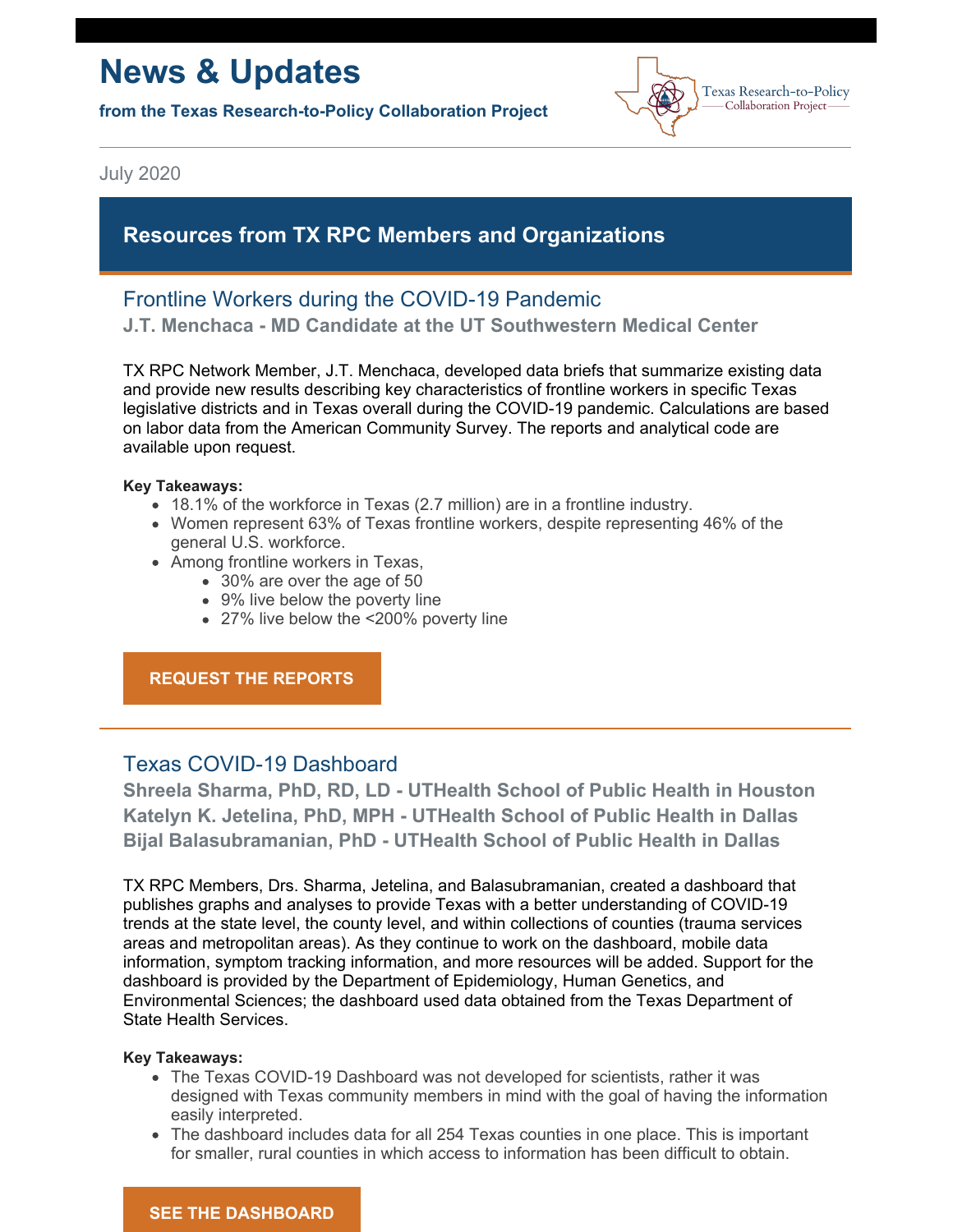## Health Opportunity and Equity (HOPE) Initiative **Dennis Andrulis, PhD - UTHealth School of Public Health in Austin**

TX RPC Network Member, Dr. Andrulis, is involved in the HOPE initiative. The HOPE initiative is an interactive data tool designed to help the nation and states move beyond measuring disparities to spur action toward achieving health equity. HOPE shows where the nation and states are doing well and where they can do better on reaching health equity goals. In doing so, HOPE helps state and federal leaders, advocates, and other stakeholders know three things to inform action and policy change:

- 1. where the gaps in opportunity are among people of different races and ethnicities;
- 2. what goals for achieving equity look like; and
- 3. how far they need to move the dial to make these goals a reality.

[Accompanying](https://www.healthaffairs.org/do/10.1377/hblog20200624.928351/full/) the preliminary release of HOPE, Dr. Andrulis published a blog in **Health Affairs - The COVID-19 Crisis: An Opportunity to Build a Fairer, Healthier Nation**, in which he explores the COVID-19 crisis and healthy equity.

#### **Key Takeaways:**

- HOPE is about health equity: everyone has a fair and just opportunity to be as healthy as possible.
- HOPE tracks indicators across five topic areas or domains: 1) health outcomes, 2) social and economic factors, 3) community and safety factors, 4) the physical environment, and 5) access to health care.
- HOPE's indicators span the life course and measure the outcomes, opportunities, and resources people need to achieve optimal health and well-being.

## **SEE THE HOPE [INTITIATIVE](https://www.hopeinitiative.org/)**

## COVID-19 Cases in Cameron County in South Texas

**Joseph McCormick, MD - UTHealth School of Public Health in Brownsville**

TX RPC Network Member, Dr. McCormick, sat down with the Brownsville Herald on June 19 <sup>th</sup> to discuss the rise in COVID-19 cases in Cameron County in South Texas. Younger people are contracting COVID-19 in much greater numbers in Cameron County, although it is the older residents and those with underlying conditions who are ending up in the hospital.

#### **Key takeaways:**

- The overall trend in rising new cases is among young people.
- People under 30 years of age are making up 60% of new cases.
- The increasing incidence among young people is at least partly due to them choosing not to follow recommendations to wear masks or facial coverings when in public.

**READ THE [ARTICLE](https://www.brownsvilleherald.com/2020/06/15/49319/)**

**Webinars from TX RPC Members and Organizations**

Virtual Adaptations: Three Discussions on the Current Challenges Facing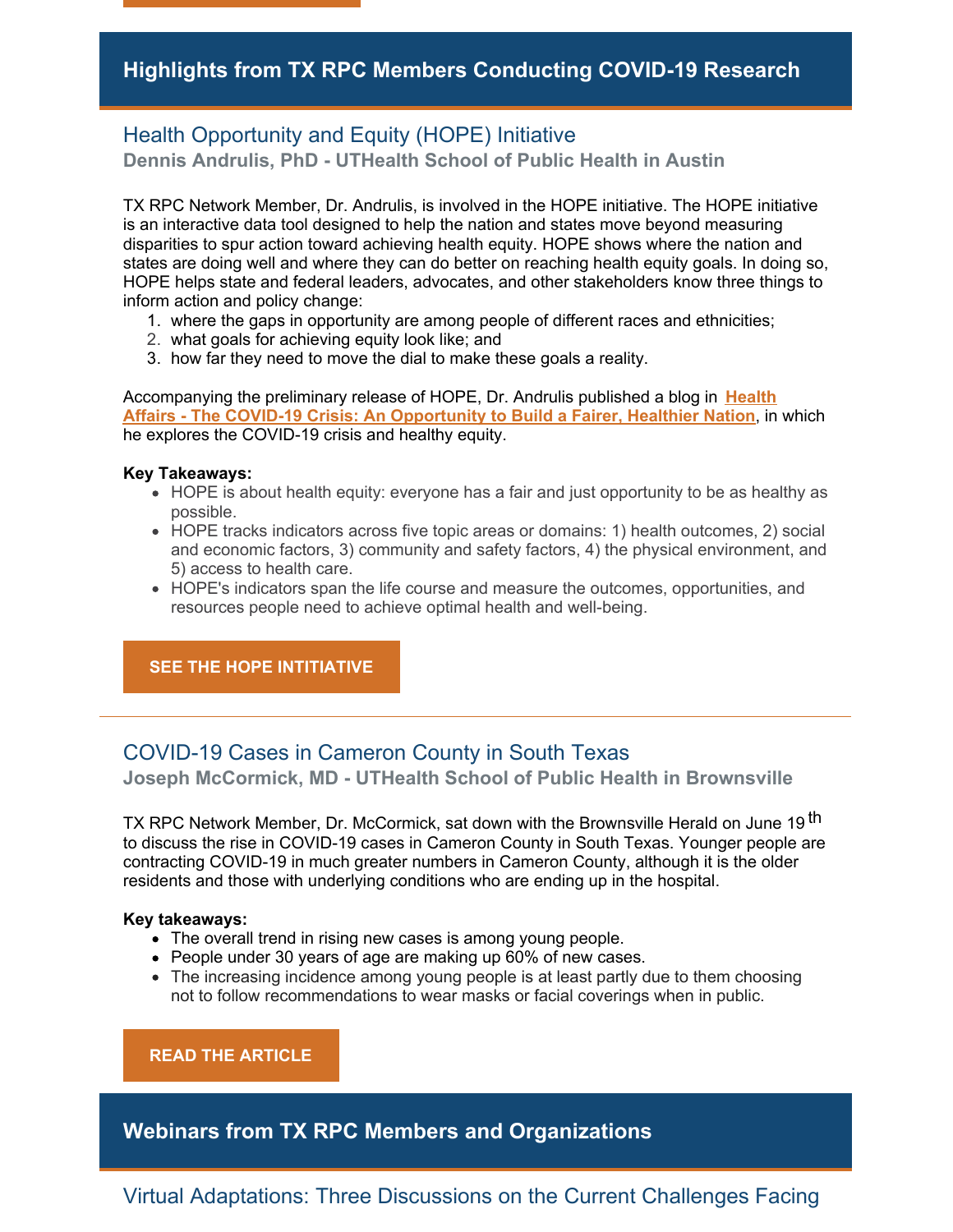## Higher Education

**Harold W. (Bill) Kohl III, PhD - UTHealth School of Public Health in Austin**

TX RPC Network Member, Dr. Kohl, will serve as a panelist on Henningson, Durham & Richardson (HDR) Foundation's three-part webinar series "Virtual Adaptations: Three Discussions on the Current Challenges Facing Higher Education." Specifically, Dr. Kohl will be involved in the webinar "Balancing Public Health and the Academic Experience on Campus.*"* The series of panel discussions will be related to some of the challenges higher education institutions are facing, such as virtual learning, minimizing COVID-19 spread on campus, and the evolving nature of town-and-gown relations. Registration is required to join each weekly webinar.

- Balancing Public Health and the Academic Experience on Campus, July 22, 2020, 10am CST
- Considerations for Town-Gown Relationships in a COVID-19 Age, August 6, 2020, 10am CST
- The Decentralized Campus: How Online Learning is Changing the Campus Ecosystem, August 11, 2020, 10am CST

**[REGISTER](https://www.hdrinc.com/virtual-adaptations?cmp=1&utm_source=AMS&utm_campaign=70571_VirtualAdaptations_invite01&utm_medium=HTMLEmail) FOR THE WEBINAR SERIES**

Advancing Women's Health in Central Texas: From Data to Analysis to Action, August 5, 2020, 10am CST

**Evelyn Delgado - Healthy Futures of Texas Eileen Nehme, PhD - UT Health Tyler Divya Patel, PhD - UT Health Tyler Joyce James - Black Mamas ATX Adriana D. Kohler, JD - Texans Care for Children**

Advancing Women's Health in Central Texas: From Data, to Analysis – to Action webinar, explores and discusses three recent studies on maternal health disparities in Central Texas. The webinar will follow a facilitated discussion on paths to action with women's advocates from Black Mamas ATX, Health Futures of Texas, Texans Care for Children and the Texas Collaborative Healthy Mother and Babies. Reports will be sent prior to the event in order for participants to have the opportunity to review materials and formulate questions ahead of the discussion. This webinar is sponsored by the St. David's Foundation.

**[REGISTER](https://www.eventbrite.com/e/advancing-womens-health-in-central-texas-from-data-to-analysis-to-action-tickets-109971943042) FOR THE AUG 5 WEBINAR**

# **About the TX RPC Project**

The Texas Research-to-Policy Collaboration (Texas RPC) project is a non-partisan network that aims to bridge research and policy by supporting partnerships between child health researchers and policymakers.

#### **Learn more [online](https://sph.uth.edu/research/centers/dell/legislative-initiatives/research-to-policy-collaboration-project)**.

The purpose of the TX RPC Newsletter is to provide relevant, data-driven health information to Texas policymakers. This newsletter will facilitate communication about the recent COVID-19 pandemic implications related to public health, as well as provide communication about other current health issues.